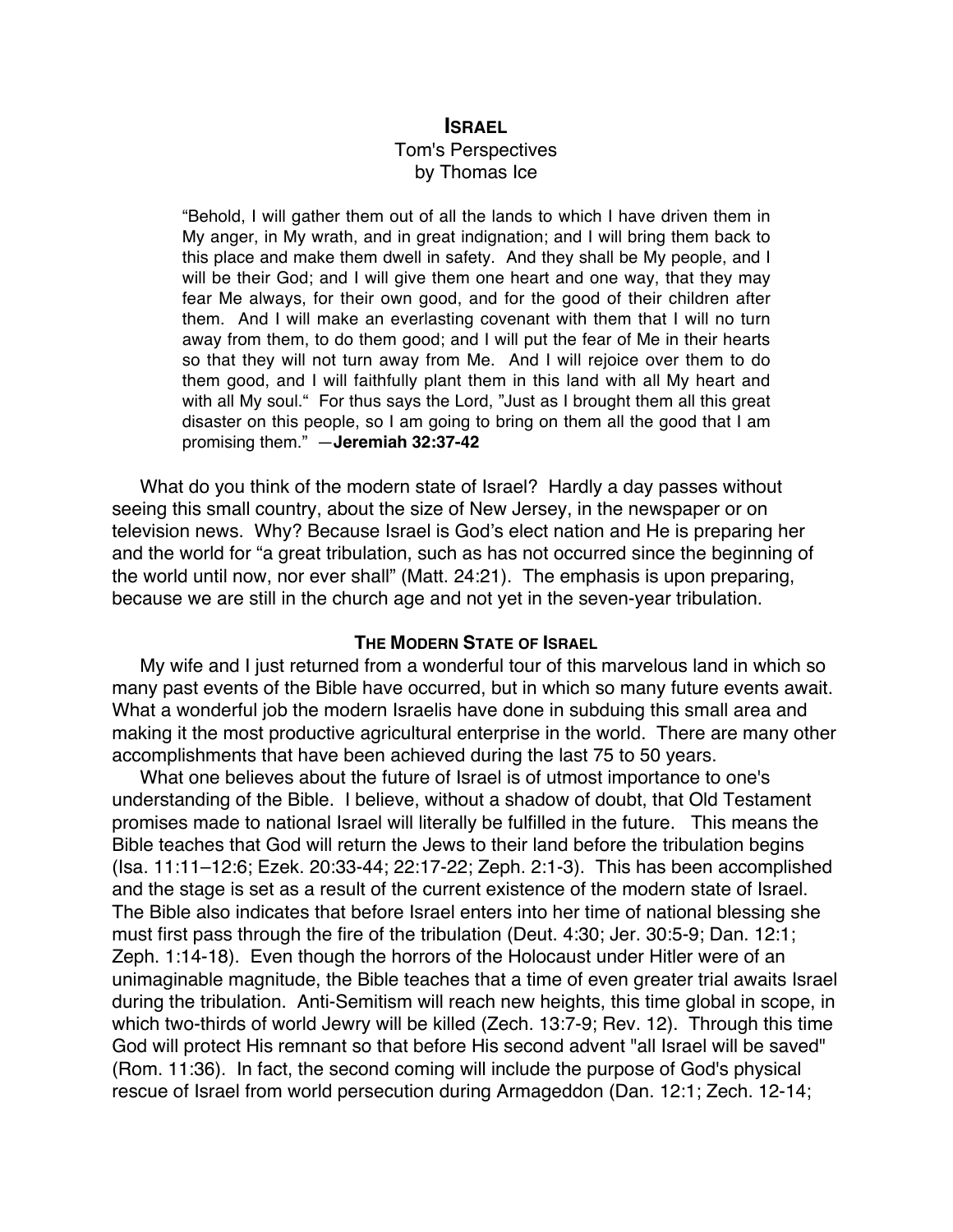Matt. 24:29-31; Rev. 19:11-21). Matthew 24:22 says, "And unless those days had been cut short, no life would have been saved; but for the sake of the elect those days shall be cut short."

## **IT'S TIME TO VISIT ISRAEL**

Contrary to popular opinion, it is safe for Americans to travel and tour the holy land since the current problems are primarily limited to areas where tourists rarely go. We were as safe as one can be on this planet. In fact, I have been told that not one single American tourist has ever been killed in the whole history of modern Israel. Because of the false perception that it is dangerous to travel to Israel today, we had the whole land almost to ourselves. That was nice, in a way. But it was not nice to realize that many who would like to visit the place where our Savior walked, lived, died, rose again, and ascended to heaven are staying away because the think it is not safe. Many who would benefit from seeing the sites where dozens of future events are prophesized to occur are not coming because of the false notion that their life may be endangered, are choosing to stay at home.

Now is a very good time to visit Israel for the trip of a lifetime. This November  $7<sup>th</sup>$ through 16<sup>th</sup>, Tim and Beverly LaHaye are leading a tour to Israel. I am going along also to help on this tour. Concerned Women for America and The Pre-Trib Research Center are joining forces to provide a great tour package for those wanting to visit the holy land. This tour will visit all of the normal places that anyone would want to see on a complete trip to Israel, but it will also be a tour that will focus on future prophecy. This will be an excellent Bible prophecy tour where we will be sure to note and teach on where things will happen in the future, most likely the near future. For example, we will spend an entire day visiting and learning about Jewish efforts and preparation to build Israel's next Temple.

Back in the early 1990's when Randall Price and I wrote our book Ready to Rebuild, about Jewish efforts to rebuild Israel's temple, there were many who would write or call to tell us that we did not know what we were talking about. Some even accused us of making up the information in the book. But such was not the case. Today, you can go to Israel and visit the institutions and organizations that are by and large ready to rebuild the Temple right where the Islamic Dome of the Rock not stands. Of course, those of us who know Bible prophecy understand that it will happen, it is just a matter of time, God's timing. Why don't you come to Israel and see first-hand these things for yourself with us.

On one of my first trips to Israel our guide said that when Catholics come to Israel they want to visit all the churches and holy sites. When many Protestants came they want to see what happened in the past. But, when Bible-believing Christians came, they not only wanted to see the sites where biblical events took place in the past, but they always want visit the sites where Bible prophecy is destined to occur. If you have ever wanted to go to Israel, now is the time to do it. Why don't you come with the LaHaye's and I to see this marvelous land for yourself. Come see in advance where the armies will assemble for Armageddon. Come see where and how Israel will rebuild their temple. Come and see where Jesus will literally touch down on His return to